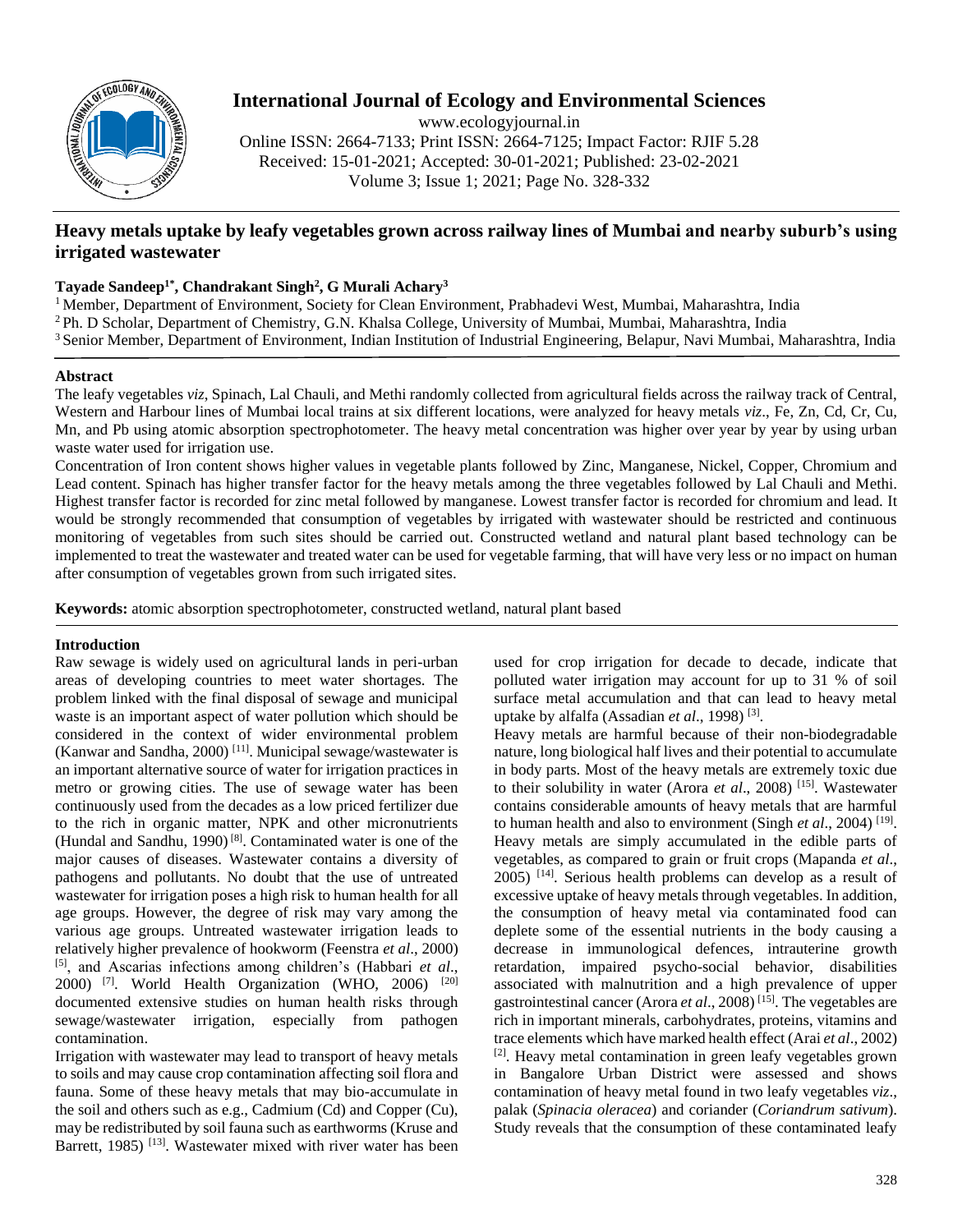vegetables may lead to increased health hazards (Jayadev *et al*., 2013) [10] .

# **Methods and Materials**

### **Study Area**

Area selected for assessment is Central, Western and Harbour lines of the Indian Railways near the tracks. A background survey of this area was conducted to identify locally grown vegetables and their marketing area. Based on field survey, it was observed that Spinach (*Spinacia oleracea*), Lal Chauli (Amaranthus sps), Radish (*Raphanus sativus*), Methi/fenugreek (*Trigonella foenum*), Dhania (*Coriandrum sativum*) are grown on large scale. These vegetables are sold in market areas of Mumbai, Thane, Vashi, Kalyan and Dombivli. The agricultural plots are irrigated with wastewater flowing through open channels from a diesel run pump which draws it from sewage water running besides the plot. Some Time wastewater channels contain industrial wastewater which can be seen as reddish brown with foul smell.

This study was conducted from October 2018 to January 2019 along the Central and Western lines of the Indian Railways. Two samples collected from Western, one from Harbour, and three from Central lines near Rail Track and the location are shown in Table 1.1. Also, control sample (all vegetable) purchase from Vashi market

**Table 1:** Samples collected from Railway track of Western, Harbour and Central Lines

| <b>Sampling Sites</b>         | <b>Area/Locations</b>                                     |
|-------------------------------|-----------------------------------------------------------|
| W1(Western Line)              | Mahim                                                     |
| W <sub>2</sub> (Western Line) | Jogeshwari                                                |
| H1 (Harbour Line)             | Koperkharne                                               |
| C1(Central Line)              | Kurla                                                     |
| C <sub>2</sub> (Central Line) | Bhandup                                                   |
| C3 (Central Line)             | Takurli                                                   |
|                               | CS (Control Sample) Collected from Vashi Vegetable Market |
|                               |                                                           |

Plant samples (n=6) were freshly collected and transferred laboratory by using HDPE (High Density Poly Ethylene) bags from the respective sites as mentioned in Table 1.1. Control samples are also collected from the Vashi vegetable market that is grown in Nashik to compare the results of other samples collected (Table 1.1). These samples were washed with distilled water and oven dried to weight constancy at 60°C for 48 hours. The dried samples were cut into small pieces, finely powdered, and kept airtight in PE Bags. Later 0.5 gms powdered samples were weighed and transferred to Teflon crucibles. These were mixed with 7 ml  $HNO<sub>3</sub>$  (65 %), 1 ml  $H<sub>2</sub>O<sub>2</sub>$  (30 %), and microwave digested for 10 minutes at 220°C /1000 W). After digestion, the samples were filtered through a Whatmann filter paper No 42 and made up to 25 ml, stored in volumetric flasks and analyzed using ICPAES with multi-element standards.

**Daily intake of heavy metals from vegetables** Daily intake estimates:

 $DIM=M \times K \times I/W$ 

Where, DIM=Daily intake of metals, M=concentration of heavy metals in plants (mg/kg), K=conversion factor, I=daily intake of vegetables, W=average body weight.

Fresh weight of vegetables was converted to dry weight by using the conversion factor 0.085, (Rattan, 2005)<sup>[17]</sup>. The average adult and child body weights were considered to be 59.9 and 32.7 kg, respectively, while average daily vegetable intakes for adults and children were considered to be 0.345 and 0.232 kg/person/day, respectively.

**Health Risk Index (HRI):** The HRI for Cr, Ni, Cu, Pb, Cd, Mn and Zn by consumption of contaminated vegetables was calculated by following equation:

HRI=DIM/Rfd (Jan *et al*., 2010) [9]

Where, DIM=daily intake of metals, Rfd=reference oral dose. Rfd value for Cr, Ni, Cu, Pb, Cd, Mn and Zn is 1.5, 0.02, 0.04, 0.004, 0.001, 0.033 and 0.30 (mg/kg bw/day) respectively (US-EPA Integrated Risk Information System).

### **Results and Conclusion**

The leafy part of the vegetables and irrigated water samples were collected from all six sampling sites and analyzed for physicchemical parameters. The concentration of heavy metals in leafy vegetable was in the order of Fe>Zn>Mn>Ni>Cu>Cr>Pb respectively. The results of heavy metal concentration in vegetables are tabulated in Tables 1.2, 1.3 and1.4 respectively. Maximum and minimum concentrations of heavy metals are shown in Table 1.5.

**Table 2:** Values of Heavy Metal concentration for Spinach

| <b>Site Samples</b>                  | Cu   | Pb  | Zn  | Ni   | Cr  | Fe   | Mn |
|--------------------------------------|------|-----|-----|------|-----|------|----|
| W1                                   | 28.3 | 3.3 | 84  | 6.3  | 1.9 | 325  | 65 |
| W2                                   | 26.3 | 2.3 | 55  | 8.5  | 1.6 | 362  | 52 |
| H1                                   | 74.6 | 0.8 | 65  | 15.3 | 8.3 | 281  | 40 |
| C <sub>1</sub>                       | 18.3 | 1.4 | 86  | 13.6 | 1.2 | 350  | 36 |
| C <sub>2</sub>                       | 48.2 | 3.1 | 67  | 14.2 | 3.2 | 247  | 39 |
| C <sub>3</sub>                       | 66.5 | 3.3 | 45  | 7.6  | 4.1 | 269  | 41 |
| <b>CS</b>                            | 1.5  | 0.1 | 9.7 | 0.84 | 0.4 | 54.5 | 11 |
| Motor All values in malke of dry $m$ |      |     |     |      |     |      |    |

Note: All values in mg/kg of dry wt.

**Table 3:** Values of Heavy Metal concentration for Lal Chauli

| <b>Site Samples</b> | Cu   | Pb  | Zn   | Ni   | $_{\rm Cr}$ | Fe  | Mn |
|---------------------|------|-----|------|------|-------------|-----|----|
| W1                  | 31.1 |     | 88.0 | 6.0  | 2.5         | 194 | 54 |
| W2                  | 33.6 | 1.5 | 45.0 | 5.2  | 2.9         | 225 | 71 |
| H1                  | 66.1 |     | 58.0 | 14.5 | 1.9         | 284 | 41 |
| C <sub>1</sub>      | 15.3 | 2.2 | 45.0 | 14.1 | 1.2         | 312 | 29 |
| C <sub>2</sub>      | 18.1 | 0.9 | 64.0 | 11.6 | 2.1         | 274 | 32 |
| C <sub>3</sub>      | 22.6 | 1.5 | 47.0 | 8.3  | 3.1         | 280 | 45 |
| CS                  | 0.9  | 0.2 | 4.8  | 0.51 | 0.8         | 118 | 16 |

Note: All values in mg/kg of dry wt.

**Table 4:** Values of Heavy Metal concentration for Methi

| <b>Site Samples</b> | Cu   | Pb  | Zn  | Ni   | $_{\rm Cr}$ | Fe  | Mn   |
|---------------------|------|-----|-----|------|-------------|-----|------|
| W1                  | 22.8 | 2.2 | 88  | 8.2  | 3.3         | 228 | 59.0 |
| W2                  | 36.3 | 1.3 | 56  | 10.6 | 2.9         | 298 | 79.0 |
| H1                  | 18.4 | 1.5 | 91  | 14.6 | 10.2        | 314 | 58.0 |
| C <sub>1</sub>      | 19.3 | 1.2 | 104 | 16.3 | 14.3        | 241 | 30.2 |
| C2                  | 20.1 | 2.2 | 87  | 8.5  | 8.8         | 211 | 55.0 |
| C <sub>3</sub>      | 33.3 | 1.5 | 79  | 6.6  | 2.8         | 301 | 28.0 |
| CS                  | 1.1  | 0.2 | 5.5 | 0.44 | 1.1         | 44  | 17.0 |

Note: All values in mg/kg of dry wt.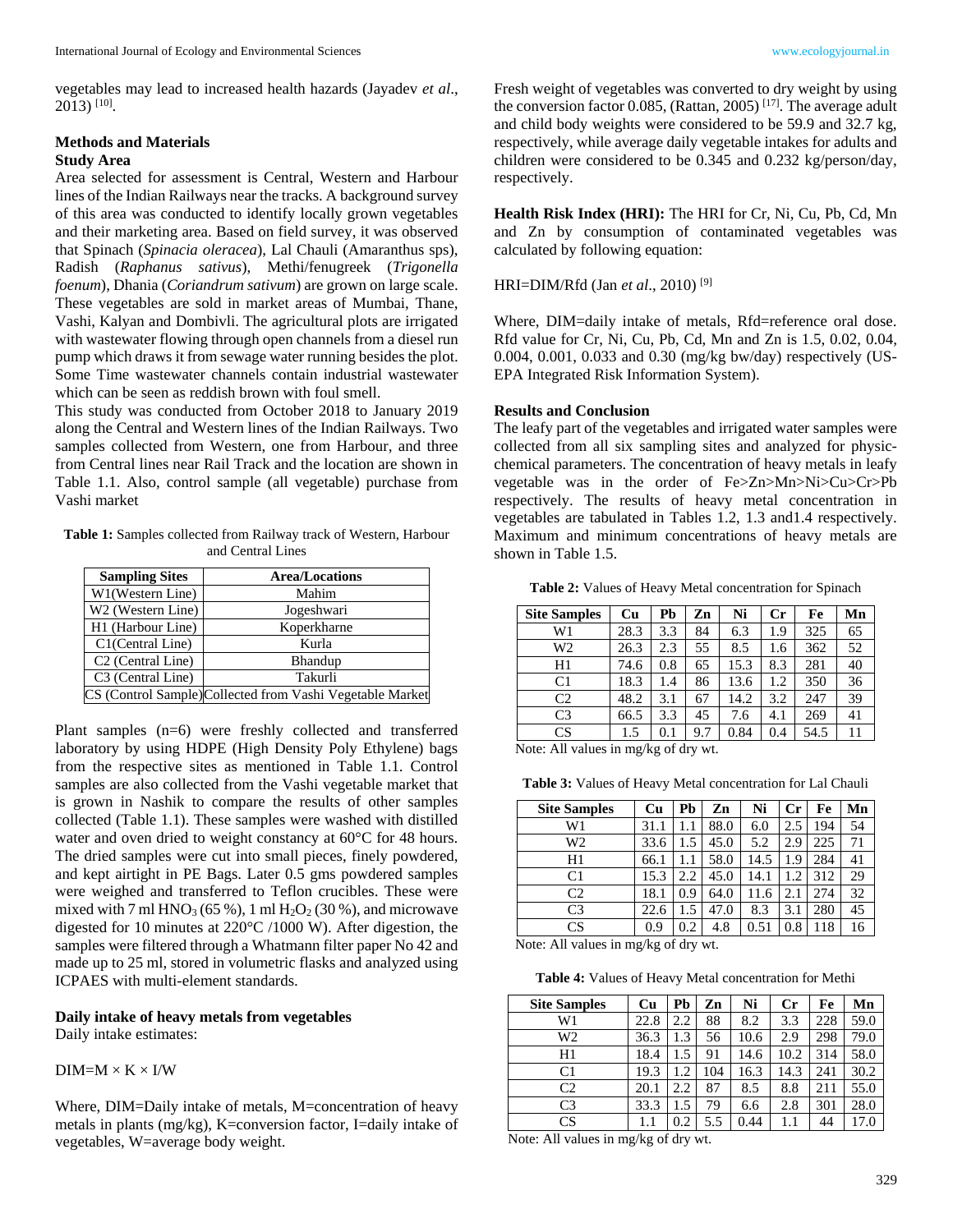**Table 5:** Maximum, Minimum and Mean Concentration Values of Heavy Metal

| <b>Heavy Metals</b> | <b>Max</b> | Min   | <b>Mean</b> | <b>SD</b> | CV    |
|---------------------|------------|-------|-------------|-----------|-------|
| Cu                  | 74.6       | 15.3  | 33.3        | 18        | 55.4  |
| Pb                  | 3.3        | 0.8   | 1.8         | 0.8       | 44.4  |
| Zn                  | 104.0      | 45.0  | 69.7        | 19        | 27.2  |
| Ni                  | 76.0       | 5.2   | 14.4        | 16        | 110.1 |
| Cr                  | 8.3        | 1.2   | 2.4         | 1.7       | 69.4  |
| Fe                  | 362.0      | 194.0 | 277.6       | 47        | 16.8  |
| Mn                  | 79.0       | 28.0  | 47.5        | 15        | 31.6  |

All values in mg/Kg except SD and CV

SD-Standard Deviation

CV-Coefficient of Variation

In this assessment, the values of Cu, Pb, Zn, Ni, Cr, Fe, and Mn concentrations calculated as 11.3, 6.4, 69.7, 14.4, 7.0, 277.6, and 47.5 in mg/kg respectively in vegetable samples (edible parts) were depicted on Table 1.6 and Figure 1, which was higher than the average control values (CS). The obtained values of heavy metals varied greatly depending on the vegetable species in this analysis.

**Table 6:** Comparison of Observed Values with Control Values of Heavy Metal

| <b>Heavy Metals</b> | <b>Observed Values</b> | <b>Control Values (CS)</b> |
|---------------------|------------------------|----------------------------|
| Cu                  | 33.3                   | 1.2                        |
| Pb                  | 1.8                    | 0.2                        |
| Zn                  | 69.7                   | 6.7                        |
| Ni                  | 14.4                   | 0.6                        |
| Сr                  | 2.4                    | 0.5                        |
| Fe                  | 277.6                  | 72.3                       |
| Mn                  | 47 5                   | 14.7                       |



Fig 1: Observed Values and Control Values for Heavy Metals in Vegatable

Copper (Cu) is an important micronutrient which functions as a biocatalyst, required for body pigmentation. Nevertheless, most plants contain the amount of Cu which is insufficient for ordinary development which is typically guaranteed through artificial or organic fertilizers. The level of Cu content was recorded in range between 70.1 mg/kg to 15.3 mg/kg. Cu maximum concentration 74.6 mg/kg was recorded in Spinach and lowest 15.3 mg/kg was seen in Lal Chauli. This concentration exceed control values limit 1.2 mg/kg. However, all the vegetables in terms of Cu

concentration did not elevate the safe limit as compare to control sample.

Lead (Pb) is a dangerous element that can be unsafe to plants, even with the fact that plants more often than not indicate capacity to gather a lot of lead without obvious changes in their appearance or give way. In various plants, Pb collection can exceed a few hundred times the edge of most extreme level reasonable for human utilization. This can be associate with longterm exposure to Pb may bring about harmed to central nervous system, delayed response times and decreased capacity of comprehension, while in kids, Pb may bring about behavioral disturbances and also learning and focus troubles. Industries can be attributed to become a source of Pb (Funtua, 2014)  $[6]$ . Higher and lower values of Pb observed as 3.3 mg/kg (Spinach) and 0.8 mg/kg (Methi) respectively. Average concentration values of Pb are found to be 6.4 mg/kg which is higher than the control values 0.2 mg/kg.

Zinc (Zn) are additionally one of the micronutrients basic for development of normal plant, still just a little amount of these components is required particularly Zn (25-150 μg/g). Zn is the slightest lethal and a basic component in human eating regimen as it is required to keep up the working of the immune defense. The Zn content was measured in range of 104 mg/kg to 45 mg/kg (Table 1.4). Zn maximum concentration 104 mg/kg was recorded in Methi and lowest 19.5 mg/kg was seen in Lal Chauli. These concentrations exceed average of control value 34.3 mg/kg. Regular consumption of these three vegetables may assist in preventing the adverse effect of Zn deficiency which results in retarded growth and delayed sexual maturation because of its role in nucleic acid metabolism and protein synthesis.

Nickle (Ni) is a poisonous heavy metal. Its range was between 16.3 mg/kg to 5.2mg/kg (Table 1.4). Ni maximum concentration 16.3 mg/kg was recorded in pumpkin and lowest 1.8 mg/kg was seen in brinjal. These concentrations exceed control value 0.6 mg/kg. These results are in close 1.20 and 0.775 mg/kg of Ni concentration in vegetables respectively (Shirkhanloo, 2015)<sup>[15]</sup>. Chromium (Cr): The level of Cr was in range 8.3 mg/kg to 1.2 mg/kg. Cr maximum concentration 8.3 mg/kg was recorded in spinach and lowest 1.2 mg/kg was seen in Lal chauli as shown in Table 1.4. In the present study, leafy vegetables showed the maximum level of heavy metals that may be linked with the high absorption rates of leafy vegetables having a large surface area. Garbage utilization in the agricultural land can be the source of heavy metals pollution in soil of our study area.

Iron (Fe) is a most fundamental element for every single living life form and is important for keeping up cell homeostasis. It is essential for the synthesis of chlorophyll and activates a number of respiratory enzymes in plants. The deficiency of Fe results in severe chlorosis of leaves in plants. High levels of exposure to Fe dust may cause respiratory diseases such as chronic bronchitis and ventilation difficulties (Pennington *et al*., 1995) [16]. Present study shows that level of Fe in vegetables was found in range of 362 mg/kg to 194 mg/kg. Fe maximum concentration 362 mg/kg was recorded in spinach and lowest 94 mg/kg was seen in Lal Chauli. These vegetables could be a good supplement of Fe but exceed the safer limit 72.2 mg/kg.

Results show that Manganese (Mn) range was recorded between 79.0 mg/kg to 28.0 mg/kg. Mn maximum concentration 65 mg/kg was recorded in spinach and lowest 28 mg/kg was seen in Methi. This concentration is much higher than control value 14.7 mg/kg.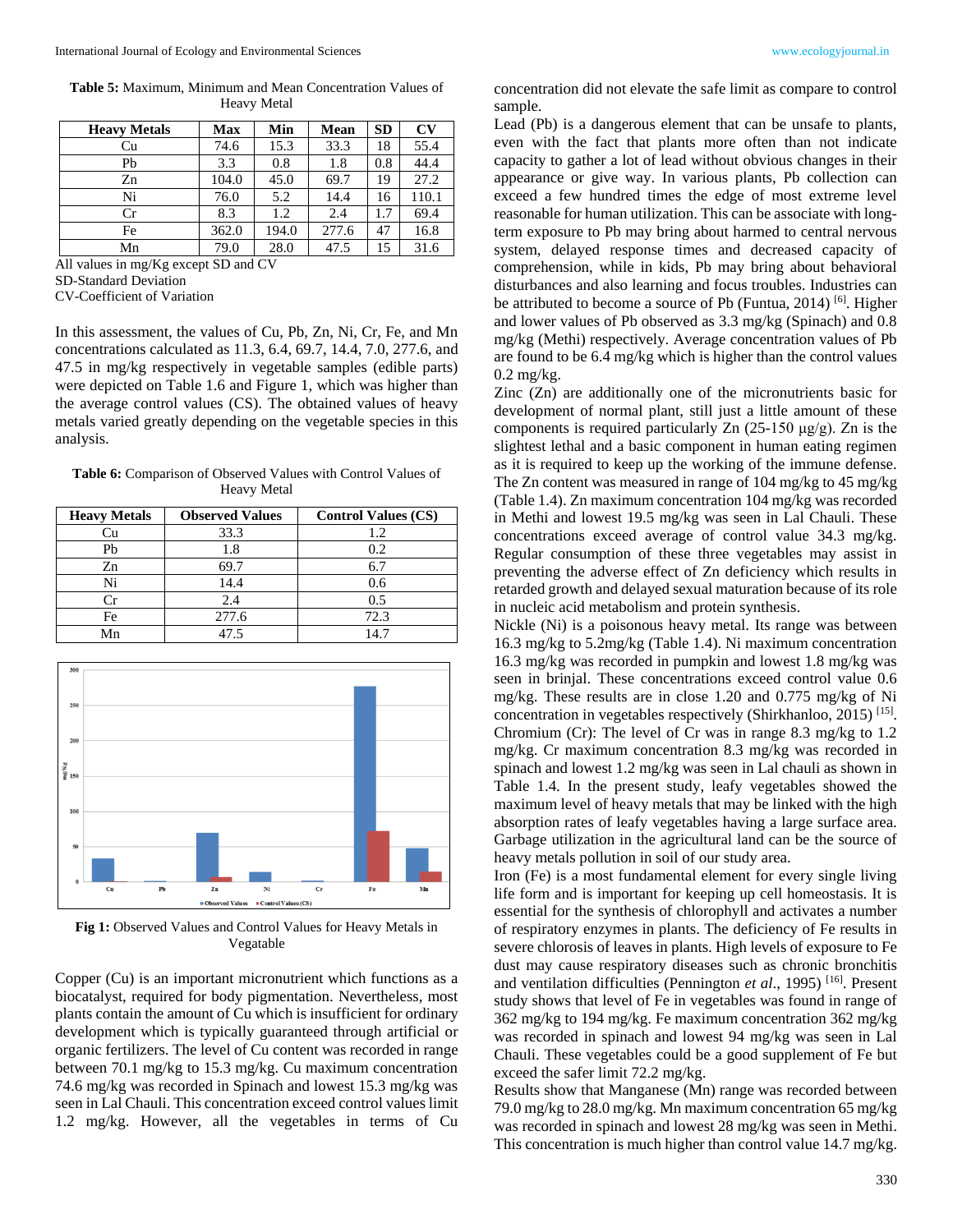Amin <sup>[1]</sup> reported Mn concentration in the vegetables ranged between 1.90 to 128.70 mg/kg. The factors responsible for the high content of Mn in vegetables were proposed to be the soil type and the application of agricultural pesticides and fertilizer (Chary, 2008) [4] .

Daily intake estimates for adult and Child were calculated using average concentration values are shown in Table 1.7.

| Table 7: Daily Intake Estimates for Adult and Child |  |  |  |  |  |  |
|-----------------------------------------------------|--|--|--|--|--|--|
|-----------------------------------------------------|--|--|--|--|--|--|

| <b>Heavy Metals</b> | <b>DIM</b> for Adult | <b>DIM</b> for Child | <b>HRI</b> |
|---------------------|----------------------|----------------------|------------|
| Cu                  | 0.02                 | 0.02                 | 0.40       |
| Ph                  | 0.00                 | 0.00                 | 0.78       |
| Zn                  | 0.03                 | 0.04                 | 0.11       |
| Ni                  | 0.01                 | 0.01                 | 0.35       |
| Cr.                 | 0.00                 | 0.00                 | 0.002      |
| Fe                  | 0.14                 | 0.17                 |            |
| Mn                  | 0.02                 | 0.03                 | 0.70       |

children, District Mardan, Pakistan. Food Chem. 2013; 136:1515-1523.

- 2. Arai S. Global view on functional foods: Asian perspectives. Br J Nutur. 2002; 88:139-143.
- 3. Assadian NW, Esparza LC, Fenn LB, Ali AS, Miyamoto S, Figueroa UV *et al*. Spatial variability of heavy metals in irrigated alfalfa fields in the upper Rio Grande River basin. Agricultural Water Management. 1998; 36(2):141-156.
- 4. Chary NS, Kamala C. Assessing risk of heavy metals from consuming food grown on sewage irrigated soils and food chain transfer. Ecotoxicology & Environmental Safety. 2008; 69:513-524.
- 5. Feenstra S, Hussain R, van der Hoek W. IWMI Pakistan Report no. 107. Health Risks of Irrigation with Untreated Urban Wastewater in the Southern Punjab, Pakistan, International Water Management Institute, and Institute of Public Health, Lahore, 2000.
- 6. Funtua MA. Heavy Metals Contents in Soils and Some Crops Irrigated Along the Bindare Stream Zaria- Kaduna State, Nigeria. American Chemical Science Journal. 2014; 4:855-864.
- 7. Habbari K, Tifnouti A, Bitton B, Mandil A. Geohelminthic infections associated with raw wastewater reuse for agricultural purposes in Beni-Mellal, Morocco. Parasitology International. 2000; 48:249-254.
- 8. Hundal JS, Sandhu SS. Effect of Sewage water on soil properties and heavy metal accumulation. *Indian J.* Ecol. 1990; 17(1):42-47.
- 9. Jan FA, Ishaq M, Khan S, Ihsanullah I, Ahmad I, *et al*. A comparative study of human health risks via consumption of food crops grown on wastewater irrigated soil (Peshawar) and relatively clean water irrigated soil (lower Dir). Journal of Hazardous Materials, 2010, 179-612.
- 10. Jayadev ET, Puttaih. Assessment of heavy metals uptake in leafy vegetables grown on long term wastewater irrigated soil across Vrishabhavathi River, Bangalore, Karnataka. IOSR Journal of Environmental Science, Toxicology and Food Technology. 2013; 7(6):52-55.
- 11. Kanwar JS, Sandha MS. Waste Water Pollution Injury to Vegetable Crops – A Review, Agric. Rev*.* 2000; 21(2):133- 136.
- 12. Khan U. Combined Industrial Wastewater Treatment in Constructed Wetland Systems Containing Emergent Plants and Algae, Master Thesis, 2015.
- 13. Kruse EA, Barrett GW. Effects of municipal sludge and fertilizer on heavy metal accumulation in earthworms. Environmental Pollution (Series A). 1985: 38:235-244.
- 14. Mapanda F, Mangwayana EN, Nyamangara J, Giller KE. The effects of long-term irrigation using water on heavy metal contents of soils under vegetables. Agriculture, Ecosystem and Environment. 2005; 107:151-156.
- 15. Arora M, Kiran B, Shweta R, Anchal R, Kaur B, Mittal N *et al*. Heavy metal accumulation in vegetables irrigated with water from different sources. Food Chemistry. 2008; 111:811-815.
- 16. Pennington JAT, Schoen SA, Salmon GD, Young B, Johnson RD *et al*. Composition of Core Foods of the U.S. Food Supply, 1982-1991: II. Calcium, Magnesium, Iron, and Zinc. Journal of Food Composition & Analysis. 1995; 8:129- 169.

To evaluate the health risk related with these heavy metals, the HRI were ascertaining by partitioning every day intake of substantial metals by their reference dosages. HRI is generally approved to assess the health risk to risk materials in food. HRI<1 shows that the anticipated presentation is probably not going to posture potential health risk. However, a risk file >1 does not really demonstrate that a potential adverse health impacts will come about, so far just shows a high likelihood of posturing heath risk.

#### **Conclusion**

The well, healthy with balanced diet consist of having many servings of vegetables in a day but due to careless agricultural farming practices, this can be a reason for serious threat to human population. The urban farming sites irrigated with wastewater is the most unsafe ones but the sites that are also close to surrounding area with wastewater drains are also of significant consideration due to percolation of water. No significance difference was observed in copper and lead uptake by vegetables growing in sites irrigated with wastewater and those irrigated with ground water but are in close vicinity with wastewater drain. Over all it can be concluded that selected vegetables (spinach, lal chauli and methi) differ in their potential to accumulate heavy metals (Cu, Pb, Zn, Ni, Cr, Fe, and Mn). Vegetables like spinach have great tendency to accumulate higher concentration of Mn, Cr and Fe. This higher absorption of the said heavy metal might be linked with the high absorption rates of leafy. The regular consumption of vegetables grown in sites can cause harmful effects to the human population. It would be strongly recommend that consumption of such vegetables irrigated with wastewater from such types of sites should be restricted and continuous monitoring of vegetables from these sites should be done. Efforts should be made to amend the soil to reduce the uptake of metals in vegetable crops or these sites should be used for cultivation of non-food crops. Use of Constructed Wetland (Khan, 2015)<sup>[12]</sup> can be used for treatment of irrigated wastewater to reduce the concentration of heavy metals.

#### **Reference**

1. Amin NU, Hussain ASZ, Alamzeb S, Begum SM. Accumulation of heavy metals in edible parts of vegetables irrigated with waste water and their daily intake to adults and